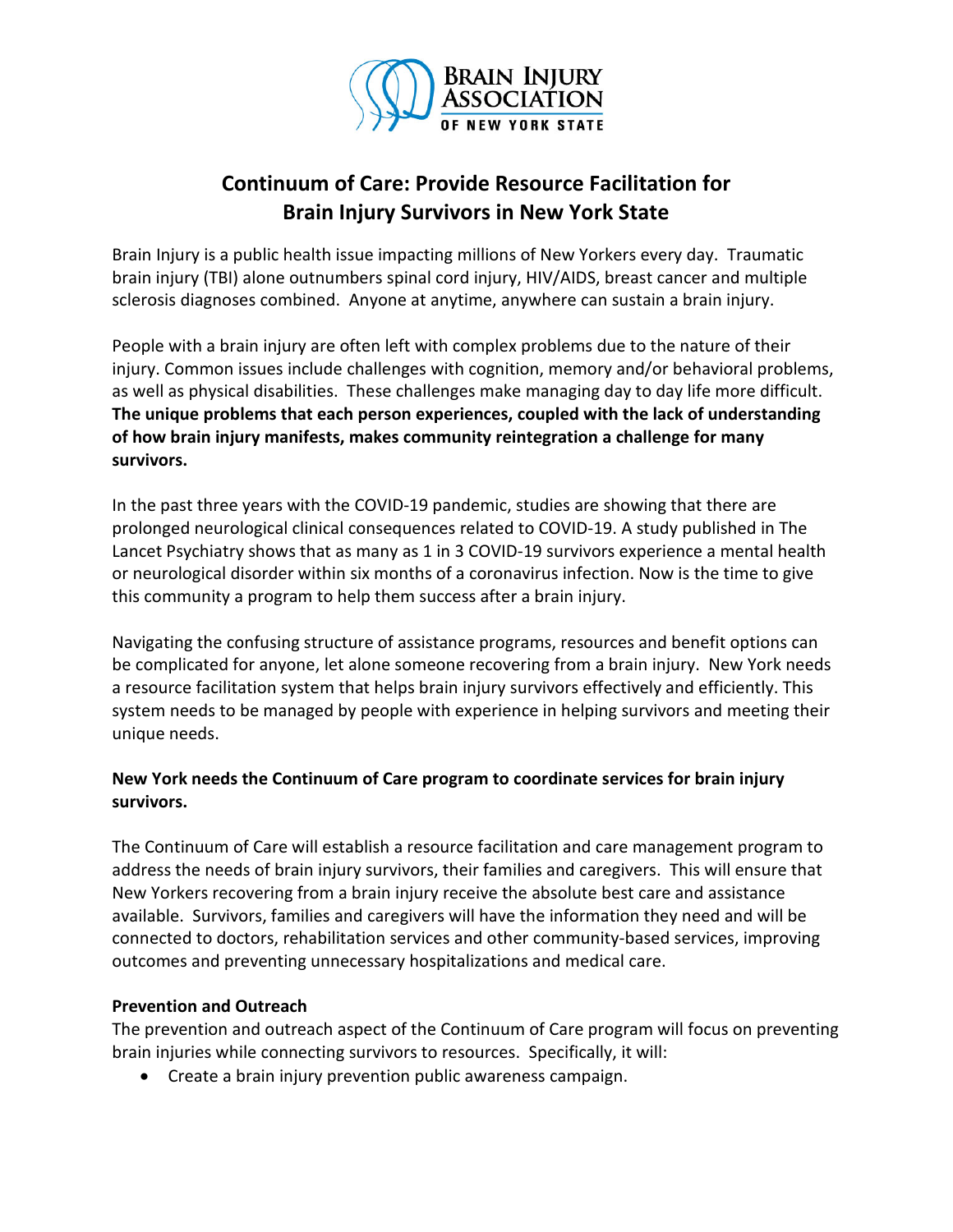- Provide outreach to target populations, including youth sports, older adults and adults sustaining concussions, among others
- Create collateral informational materials including publications on brain injury for discharge planners to distribute to patients
- Host webinars on fall prevention, recognizing brain injury and proper understanding of brain injury
- Be a hub for providers, community-based organizations and other entities, enabling them to reach brain injury survivors and families
- Perform a needs assessment to gather data on brain injury incidence, severity and financial impact in New York State, and to identify gaps in services
- Provide training to doctors who treat patients with brain injury
- Educate community-based providers with specific training on brain injury and why survivors need specialized services
- Host a conference for rehabilitation team members, including medical providers and discharge planners, on best practices for recognition, treatment, rehabilitation and assisting people with brain injury in accessing community-based support services and
- Network with medical and rehabilitation facilities to reach people with brain injury

## **Support Services**

The Continuum of Care program will establish a care management program providing support services to people with brain injury, with the goal of returning them to the least restrictive setting in their communities with all needed services in place. It will:

- Create a centralized location at the Brain Injury Association of New York State to guide brain injury survivors through their recovery journey
- Provide care managers to support survivors and their families by helping them access needed medical and rehabilitation services
- Provide a connection to Brain Injury Association of New York State (BIANYS) chapters and support groups, which can be vital to ongoing recovery
- Keep brain injury survivors healthy and at home, with all members of the care team kept aware of and engaged in the care management process and
- Help people with mild brain injury (ie, concussion) access needed rehabilitation services

BIANYS is uniquely positioned to administer the resource facilitation and care management that the Continuum of Care program would bring. BIANYS has served the brain injury community for the last **forty years** and is recognized as a resource for brain injury information, training and support services. The existing Family Advocacy, Counseling, and Training Services (FACTS) Program provides support to survivors and their families, advocating for care and community services, working together to ensure that the best plan is in place. The Continuum of Care program will build on the expertise of the current FACTS Program, making services available for survivors that sustained their injury after age of 22 that are not on a Waiver program.